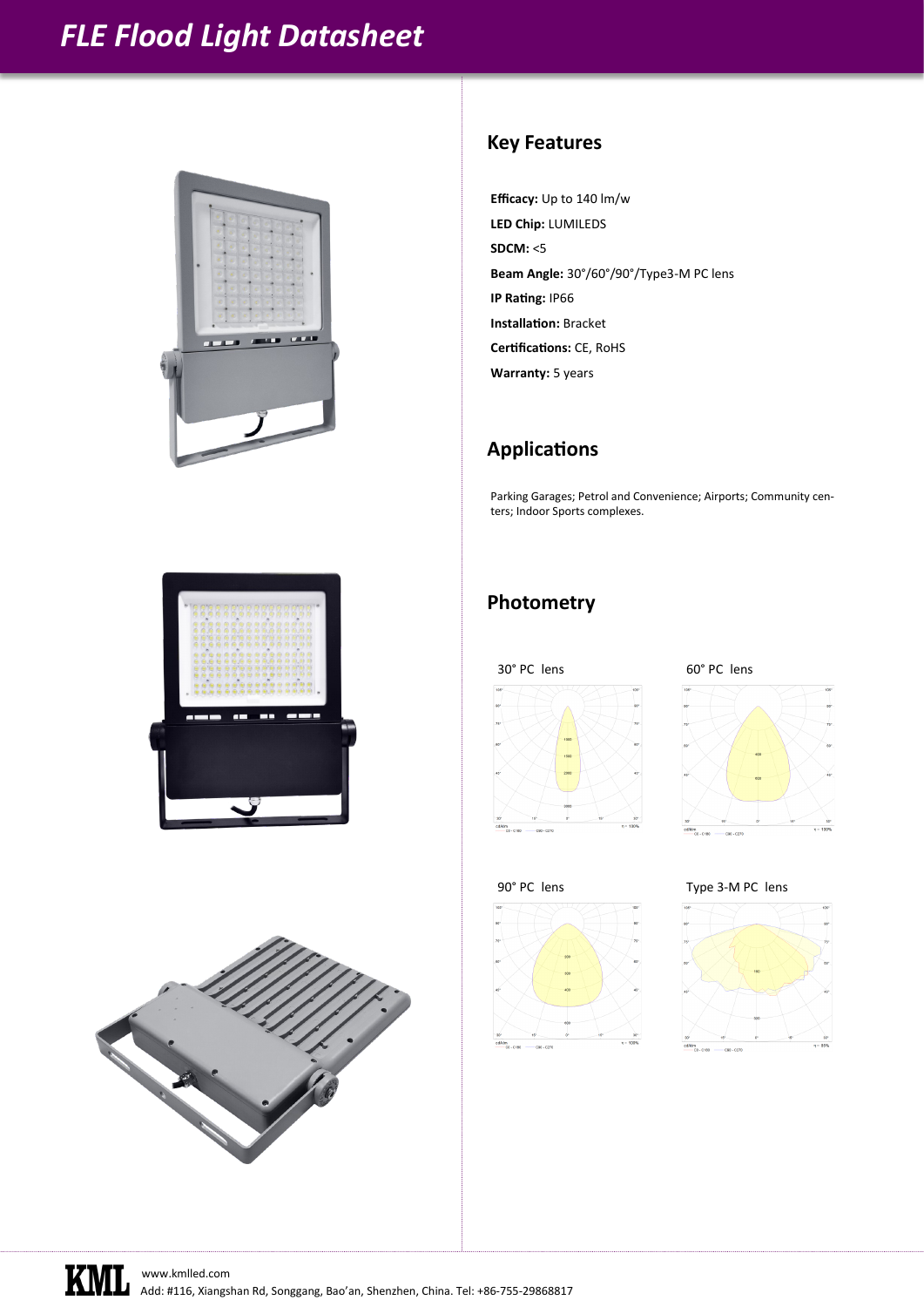# *FLE Flood Light Datasheet*

### **Product Data**

| <b>SKU</b>                 | KML-FL080E                    | KML-FL100E | KML-FL150E  | KML-FL200E | KML-FL240E | KML-FL300E |  |  |  |
|----------------------------|-------------------------------|------------|-------------|------------|------------|------------|--|--|--|
| Wattage                    | <b>80W</b>                    | 100W       | <b>150W</b> | 200W       | 240W       | 300W       |  |  |  |
| Lumen Output               | 11,200 lm                     | 14,000 lm  | 21,000 lm   | 28,000 lm  | 33,600 lm  | 42,000 lm  |  |  |  |
| <b>Luminous Efficacy</b>   | 140 lm/w                      |            |             |            |            |            |  |  |  |
| <b>CCT</b>                 | 3000K/4000K/5000K/5700K/6500K |            |             |            |            |            |  |  |  |
| <b>CRI</b>                 | Ra≥70 (Ra≥80 optional)        |            |             |            |            |            |  |  |  |
| Input Voltage              | 100 to 277 VAC                |            |             |            |            |            |  |  |  |
| <b>Housing Color</b>       | <b>Black/Gray</b>             |            |             |            |            |            |  |  |  |
| <b>Housing Material</b>    | Aluminum die cast, Glass, PC  |            |             |            |            |            |  |  |  |
| <b>Working Temperature</b> | -30°C ~+55°C                  |            |             |            |            |            |  |  |  |
| <b>Working Humidity</b>    | 10% ~ 90% RH                  |            |             |            |            |            |  |  |  |
| Lifespan                   | 100,000 hrs                   |            |             |            |            |            |  |  |  |
| Warranty                   | 5 years                       |            |             |            |            |            |  |  |  |

## **ErP Technical Specification**

| Item                                        | <b>Specification/Data</b> |  |  |
|---------------------------------------------|---------------------------|--|--|
| Efficiency In                               | >93%                      |  |  |
| Power Factor                                | PF>0.90                   |  |  |
| <b>Energy Efficiency Class</b>              | D                         |  |  |
| <b>Standard Deviation of Color Matching</b> | < 5                       |  |  |
| <b>Starting Time</b>                        | < 0.25                    |  |  |
| Warm-up Time to 60%                         | < 0.55                    |  |  |
| Lumen Maintenance at e.o.l.                 | >70%                      |  |  |
| Lifetime                                    | L70/B10@100,000hours      |  |  |

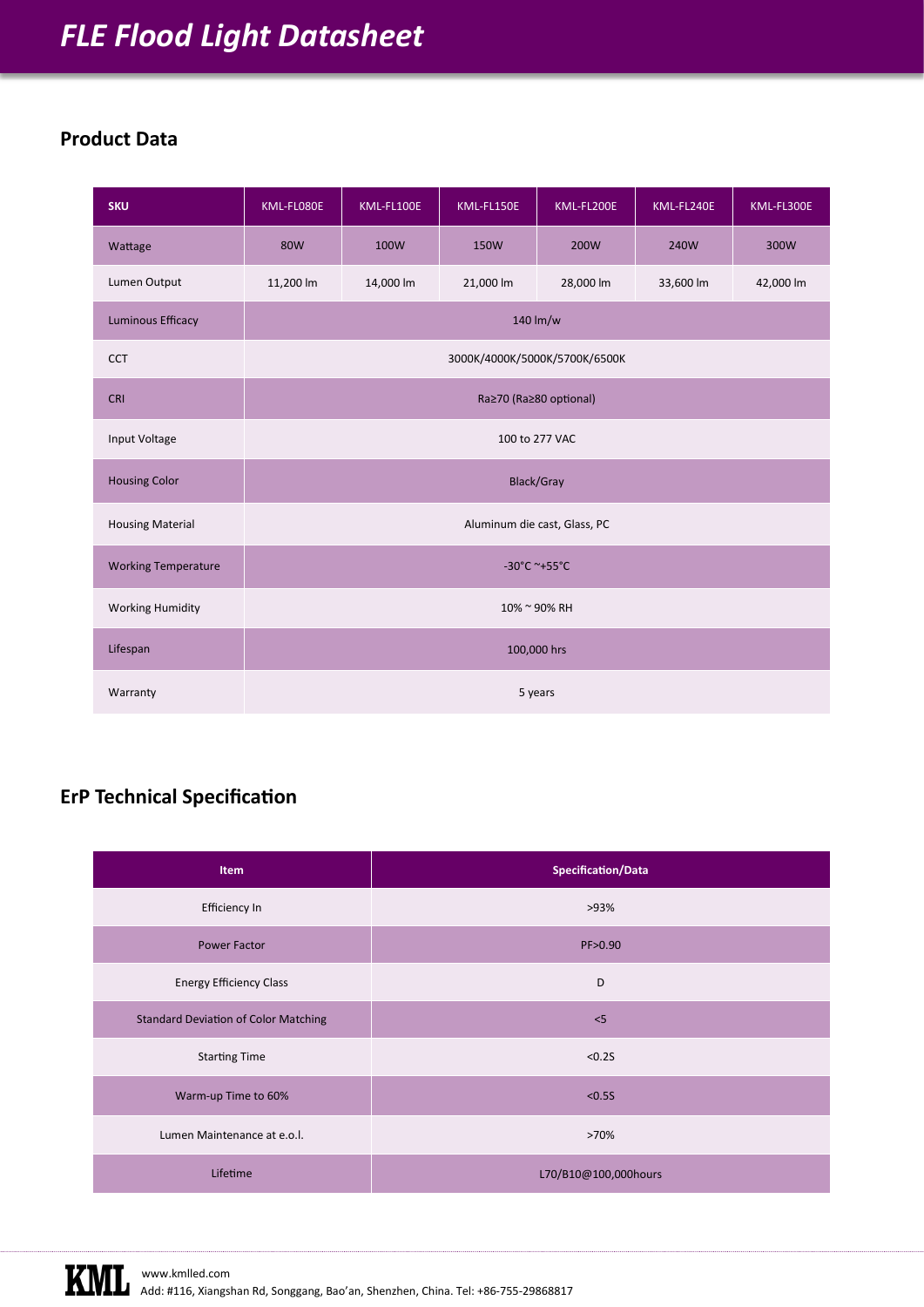## **Ordering Information**



### **Packaging**

| <b>SKU</b> | <b>PCS/CTN</b> | N.W      | G.W      | <b>Volumetric</b><br>Weight | <b>CBM</b>                                       | 20' GP           | 40' GP    |
|------------|----------------|----------|----------|-----------------------------|--------------------------------------------------|------------------|-----------|
| KML-FL080E | $\mathbf{1}$   | $4.0$ kg | 4.6 kg   | 3.0 <sub>kg</sub>           | L420xW345xH100 mm $\approx$ 0.014 m <sup>3</sup> | 2000 CTNs        | 4857 CTNs |
| KML-FL100E | $\mathbf{1}$   | $4.0$ kg | 4.6 kg   | 3.0 <sub>kg</sub>           | L420xW345xH100 mm $\approx$ 0.014 m <sup>3</sup> | 2000 CTNs        | 4857 CTNs |
| KML-FL150E | $\mathbf{1}$   | 5.4 kg   | $6.1$ kg | $3.7$ kg                    | L470xW390xH100 mm $\approx$ 0.018 m <sup>3</sup> | 1555 CTNs        | 3777 CTNs |
| KML-FL200E | $\mathbf{1}$   | $6.5$ kg | 7.3 kg   | $4.5$ kg                    | L540xW415xH100 mm $\approx$ 0.022 m <sup>3</sup> | <b>1272 CTNs</b> | 3090 CTNs |
| KML-FL240E | $\mathbf{1}$   | $9.5$ kg | 10.7 kg  | $6.0$ kg                    | L630xW480xH100 mm $\approx$ 0.030 m <sup>3</sup> | 933 CTNs         | 2266 CTNs |
| KML-FL300E | $\mathbf{1}$   | 9.8 kg   | 11.0 kg  | $6.0$ kg                    | L630xW480xH100 mm $\approx$ 0.030 m <sup>3</sup> | 933 CTNs         | 2266 CTNs |